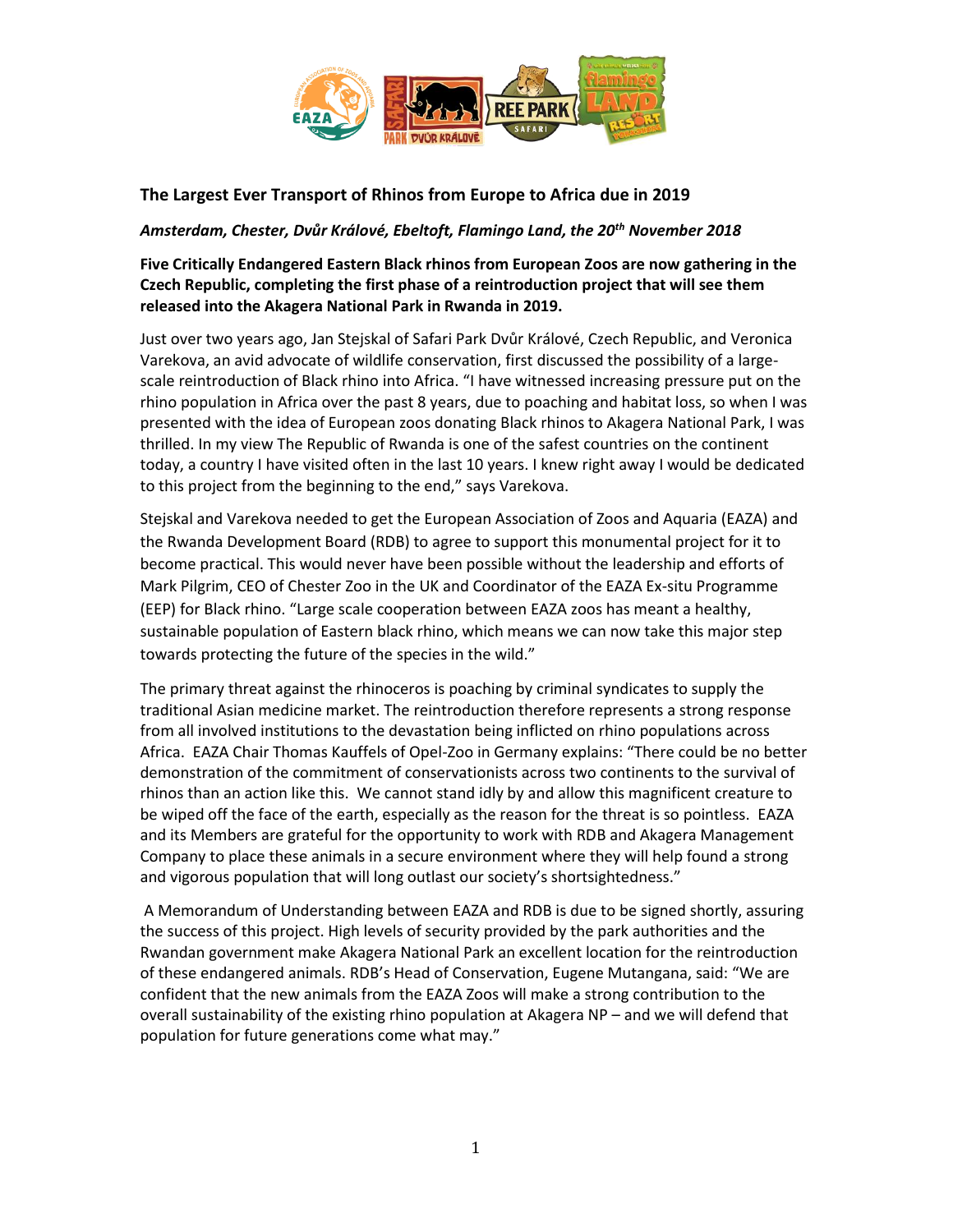

The EEP selected three female and two male rhino to help contribute to the diversity of the National Park population's genes and demography. "The animals have been donated to the Republic of Rwanda by three European Zoos: Ree Park Safari (Denmark), Flamingo Land (United Kingdom) and Safari Park Dvůr Králové (Czech Republic), where they will remain for several months to undergo an intensive period of training in preparation for the journey by plane to Kigali, Rwanda and onward to the Akagera National Park. The transport is tentatively planned for late May or early June next year," says Jan Stejskal, responsible for coordinating the transport to Rwanda. The reintroduction will follow IUCN Guidelines for Reintroductions and Other Conservation Translocations.

## For more information contact:

### **David Williams-Mitchell**

EAZA Director of Communications and Membership david.williams-mitchell@eaza.net

### **Jan Stejskal**

Director of Communications and International Projects, Safari Park Dvůr Králové jan.stejskal@zoodk.cz +420608009072

## **Mark Pilgrim**

CEO of Chester Zoo and Coordinator of the EEP MarkPilgrim@chesterzoo.org Chester Zoo Press Office: +44 1244 389460

Additional information:

#### **Eastern Black Rhinoceros**

https://www.iucnredlist.org/species/39320/10198874

**EAZA** - The European Association of Zoos and Aquaria is the Membership organisation of the most progressive zoos and aquariums in Europe and the Middle East. Uniting over 400 member organizations in 47 countries in cooperative work on conservation, research, education and animal welfare, EAZA is responsible for the EEP population management programmes. https://www.eaza.net

**Safari Park Dvůr Králové -** One of the best rhino breeders outside of Africa. So far, 45 black rhinos have been born there and the park coordinates efforts to save the northern white rhino. https://safaripark.cz/en/

**Ree Park Safari –** Heavily involved and dedicated to conservation work in Africa and the only institution working with Black Rhinos in Scandinavia. https://reepark.dk/